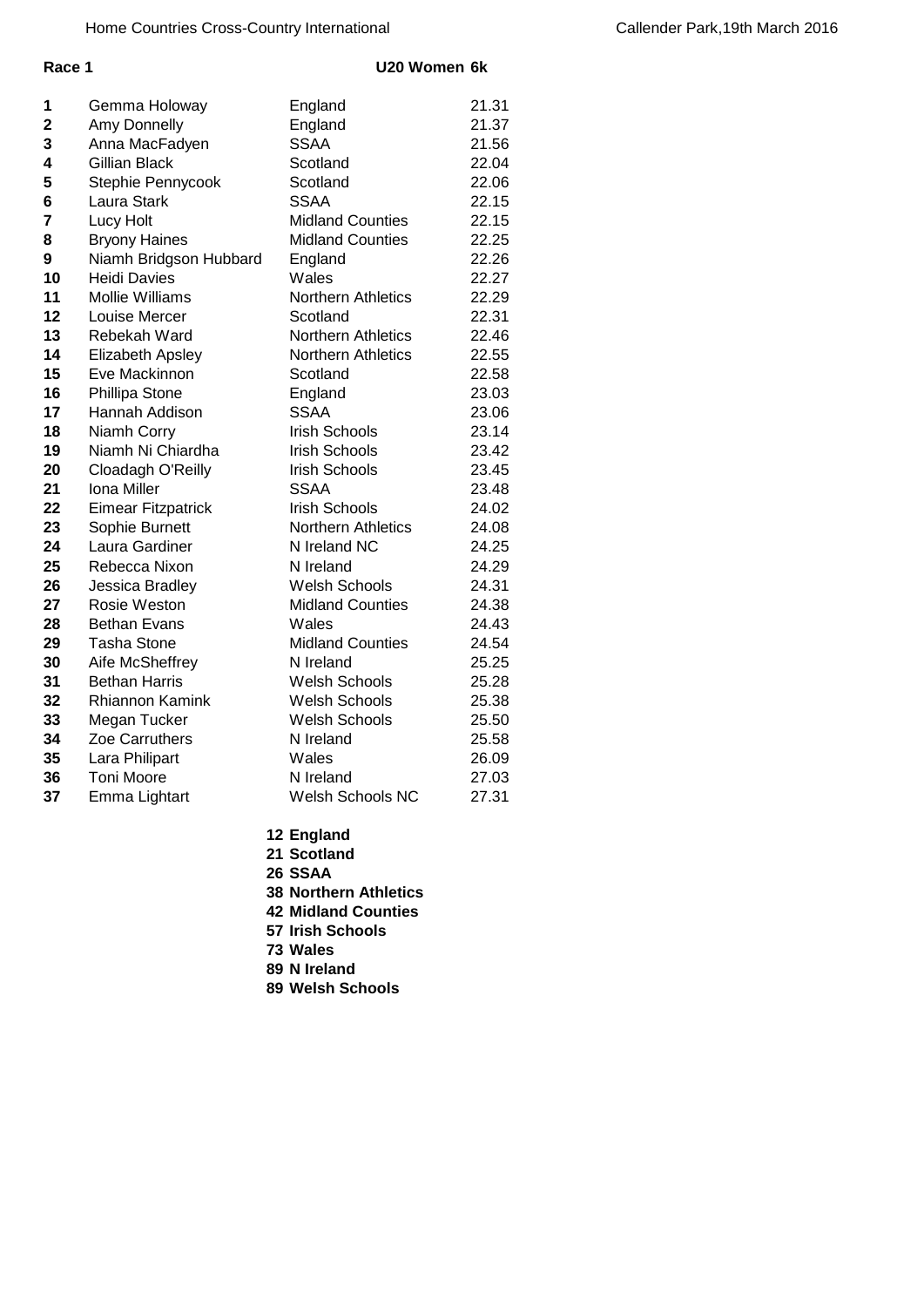| Race 2 |                          | U20 Men                   | 8k    |
|--------|--------------------------|---------------------------|-------|
| 1      | <b>Christopher Olley</b> | England                   | 25.07 |
| 2      | <b>Gus Cockle</b>        | England                   | 25.08 |
| 3      | <b>Ellis Cross</b>       | England                   | 25.40 |
| 4      | <b>Cameron Field</b>     | England                   | 25.47 |
| 5      | Ciaran Lewis             | Wales                     | 26.08 |
| 6      | Craig McMeechan          | <b>Irish Schools</b>      | 26.17 |
| 7      | Ryan Thompson            | Scotland                  | 26.18 |
| 8      | Jonathan Shields         | <b>Northern Athletics</b> | 26.26 |
| 9      | Euan Gilham              | Scotland                  | 26.30 |
| 10     | Joe Wilkinson            | Northern Athletics        | 26.36 |
| 11     | Jake Heywood             | Welsh Schools             | 26.44 |
| 12     | <b>Tristan Rees</b>      | <b>SSAA</b>               | 26.48 |
| 13     | <b>Daniel Stock</b>      | <b>Midland Counties</b>   | 26.53 |
| 14     | <b>Chrity Conlon</b>     | N Ireland                 | 26.57 |
| 15     | Aidan Thomson            | Scotland                  | 27.00 |
| 16     | Callum Symmons           | Scotland                  | 27.03 |
| 17     | <b>Tom McGuiness</b>     | <b>Northern Athletics</b> | 27.04 |
| 18     | Eoin McCann              | N Ireland                 | 27.07 |
| 19     | <b>Cathal Doyle</b>      | <b>Irish Schools</b>      | 27.13 |
| 20     | <b>Matthew Williams</b>  | <b>Welsh Schools</b>      | 27.21 |
| 21     | Brian Flanagan           | <b>Irish Schools</b>      | 27.24 |
| 22     | <b>Shaun Evans</b>       | <b>Midland Counties</b>   | 27.26 |
| 23     | Gavin Smith              | <b>SSAA</b>               | 27.30 |
| 24     | James Hunt               | Wales                     | 27.44 |
| 25     | Joe Arthur               | <b>SSAA</b>               | 27.53 |
| 26     | Alex Benfield            | <b>Midland Counties</b>   | 27.56 |
| 27     | <b>Christian Smith</b>   | <b>Welsh Schools</b>      | 28.00 |
| 28     | Max Milarvie             | <b>SSAA</b>               | 28.02 |
| 29     | <b>Ashraf Liles</b>      | <b>Welsh Schools</b>      | 28.12 |
| 30     | <b>Jack Turner</b>       | Wales                     | 28.18 |
| 31     | <b>Fintan Stewart</b>    | N Ireland                 | 28.23 |
| 32     | <b>Marinus Peterson</b>  | <b>Welsh Schools NC</b>   | 28.50 |
| 33     | Zack Nolan               | <b>Midland Counties</b>   | 29.30 |
|        |                          |                           |       |

 **England Scotland**

 **Wales SSAA**

**N Ireland**

 **Northern Athletics Irish Schools Welsh Schools**

**Midland Counties**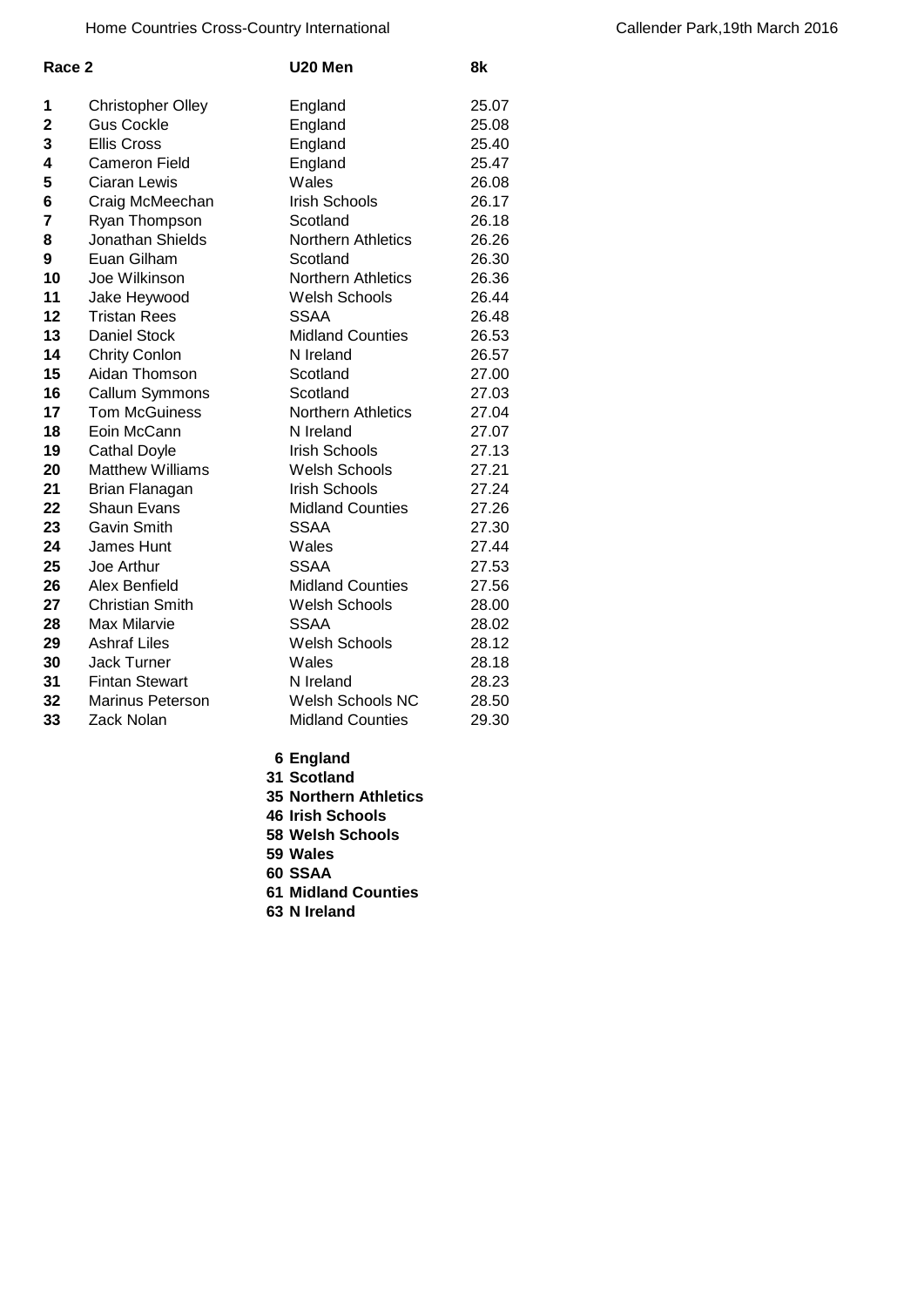| Race 3       |                         | <b>Senior Women</b>       | 8k    |
|--------------|-------------------------|---------------------------|-------|
|              |                         |                           |       |
| 1            | <b>Claire Duck</b>      | England                   | 28.32 |
| $\mathbf{2}$ | Jane Potter             | England                   | 28.32 |
| 3            | Sarah Inglis            | Scotland                  | 28.42 |
| 4            | Steph McCall            | England                   | 29.07 |
| 5            | Mhairi MacLennan        | Scotland                  | 29.14 |
| 6            | <b>Juliette Potter</b>  | England                   | 29.25 |
| 7            | Sophie Cowper           | Northern Athletics        | 29.51 |
| 8            | Anne Holylond           | <b>Midland Counties</b>   | 29.56 |
| 9            | Fiona Rudkin            | Scotland                  | 30.04 |
| 10           | <b>Chloe Richardson</b> | <b>Midland Counties</b>   | 30.15 |
| 11           | Eilidh MacKenzie        | Scotland                  | 30.24 |
| 12           | Emma Holt               | Northern Athletics        | 30.26 |
| 13           | Lucy Marland            | Wales                     | 30.34 |
| 14           | Georgia Malir           | <b>Northern Athletics</b> | 30.57 |
| 15           | Clara Evans             | Wales                     | 31.16 |
| 16           | Karen Alexander         | N Ireland                 | 31.30 |
| 17           | <b>Caroline Lambert</b> | <b>Northern Athletics</b> | 31.33 |
| 18           | Sarah Mackness          | <b>Midland Counties</b>   | 31.35 |
| 19           | <b>Gerrie Short</b>     | N Ireland                 | 31.51 |
| 20           | Rebecca Henderson       | N Ireland                 | 31.56 |
| 21           | Jodi Smith              | N Ireland                 | 32.40 |
| 22           | Anne Holylond           | <b>Midland Counties</b>   | 33.19 |

- **England Scotland**
- **Northern Athletics**
- **Midland Counties**
- **N Ireland**

| Race 4 |                         | <b>Senior Men</b>         | <b>10k</b> |
|--------|-------------------------|---------------------------|------------|
| 1      | Andrew Douglas          | Scotland                  | 31.27      |
| 2      | Alex Teuten             | England                   | 31.32      |
| 3      | Alastair Watson         | England                   | 31.36      |
| 4      | Alex Brecker            | England                   | 31.53      |
| 5      | Carl Avery              | Northern Athletics        | 31.54      |
| 6      | <b>Matthew Bowser</b>   | England                   | 32.06      |
| 7      | Owain Jones             | Wales                     | 32.09      |
| 8      | Michael Ferguson        | Scotland                  | 32.21      |
| 9      | Jamie Roden             | <b>Northern Athletics</b> | 32.23      |
| 10     | Steven Bayton           | <b>Northern Athletics</b> | 32.28      |
| 11     | <b>Rob Samuel</b>       | Wales                     | 32.40      |
| 12     | Bertie Houghton         | Northern Athletics        | 32.50      |
| 13     | Harry Lupton            | <b>Midland Counties</b>   | 32.59      |
| 14     | <b>Ben Stevenson</b>    | Scotland                  | 33.04      |
| 15     | Daniel Hallam           | <b>Midland Counties</b>   | 33.07      |
| 16     | <b>Mark McKinstry</b>   | N Ireland                 | 33.11      |
| 17     | Neil Johnston           | N Ireland                 | 33.15      |
| 18     | <b>Alexander Hendry</b> | Scotland                  | 33.32      |
| 19     | Seamus Lynch            | N Ireland                 | 34.04      |
| 20     | Rob Smith               | <b>Midland Counties</b>   | 34.39      |
| 21     | <b>Aaron Doherty</b>    | N Ireland                 | 35.28      |

- **England**
- **Scotland**
- **Northern Athletics**
- **Midland Counties**